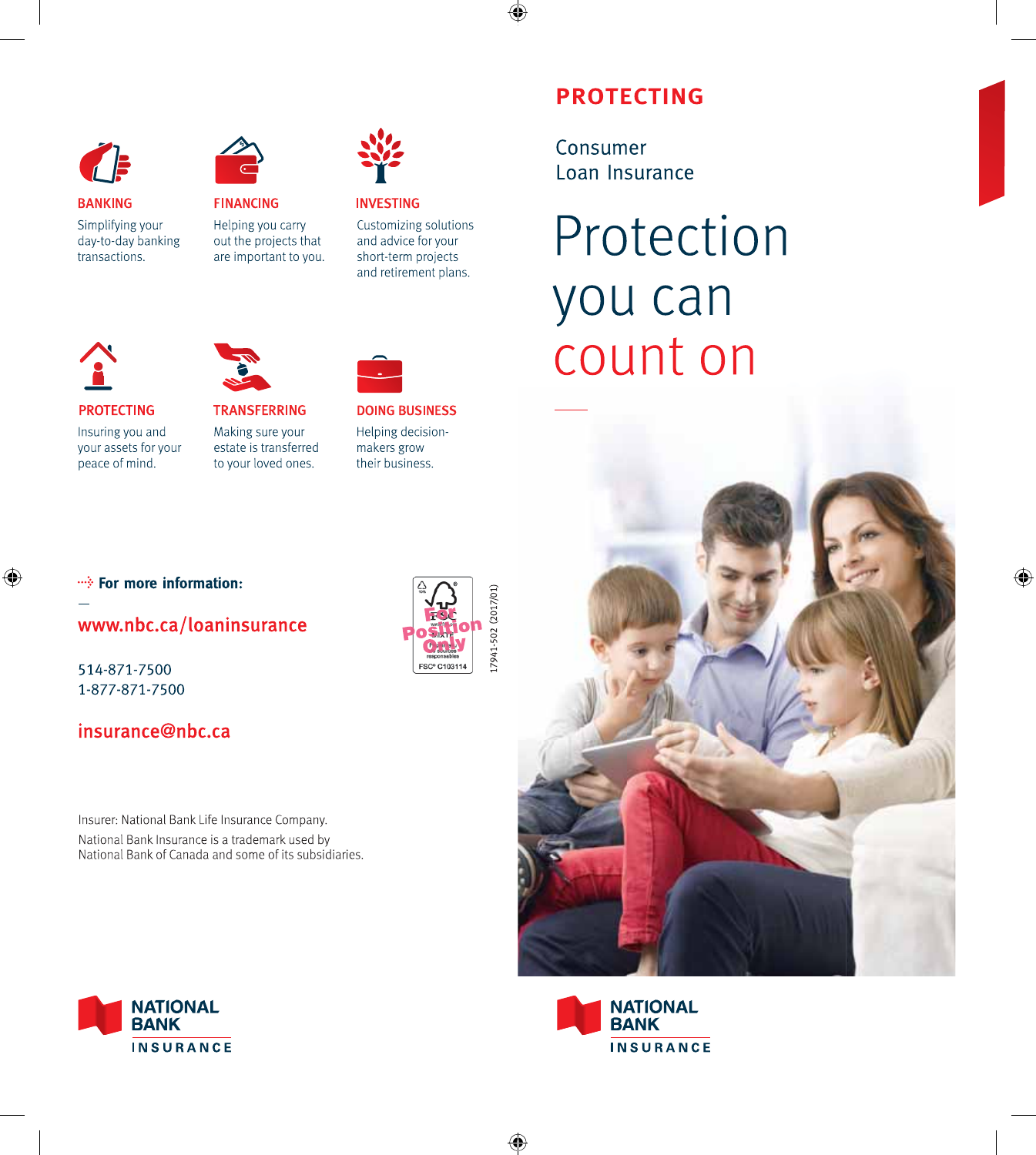# **Protect what is most valuable to you: you and your family.**

Have you ever wondered how you or your family would be able to make the payments on your mortgage, All-In-One, line of credit or personal loan in the event of a disability, critical illness or death?

By insuring your loans, you can significantly reduce the financial burden of repaying your debts should these events occur.

National Bank Insurance offers you coverage that can help you maintain your standard of living should you become disabled or face one of the three critical illnesses covered.

Offer yourself and your loved ones peace of mind by insuring your loans.

**Disability insurance E** Critical illness insurance Life insurance

3 —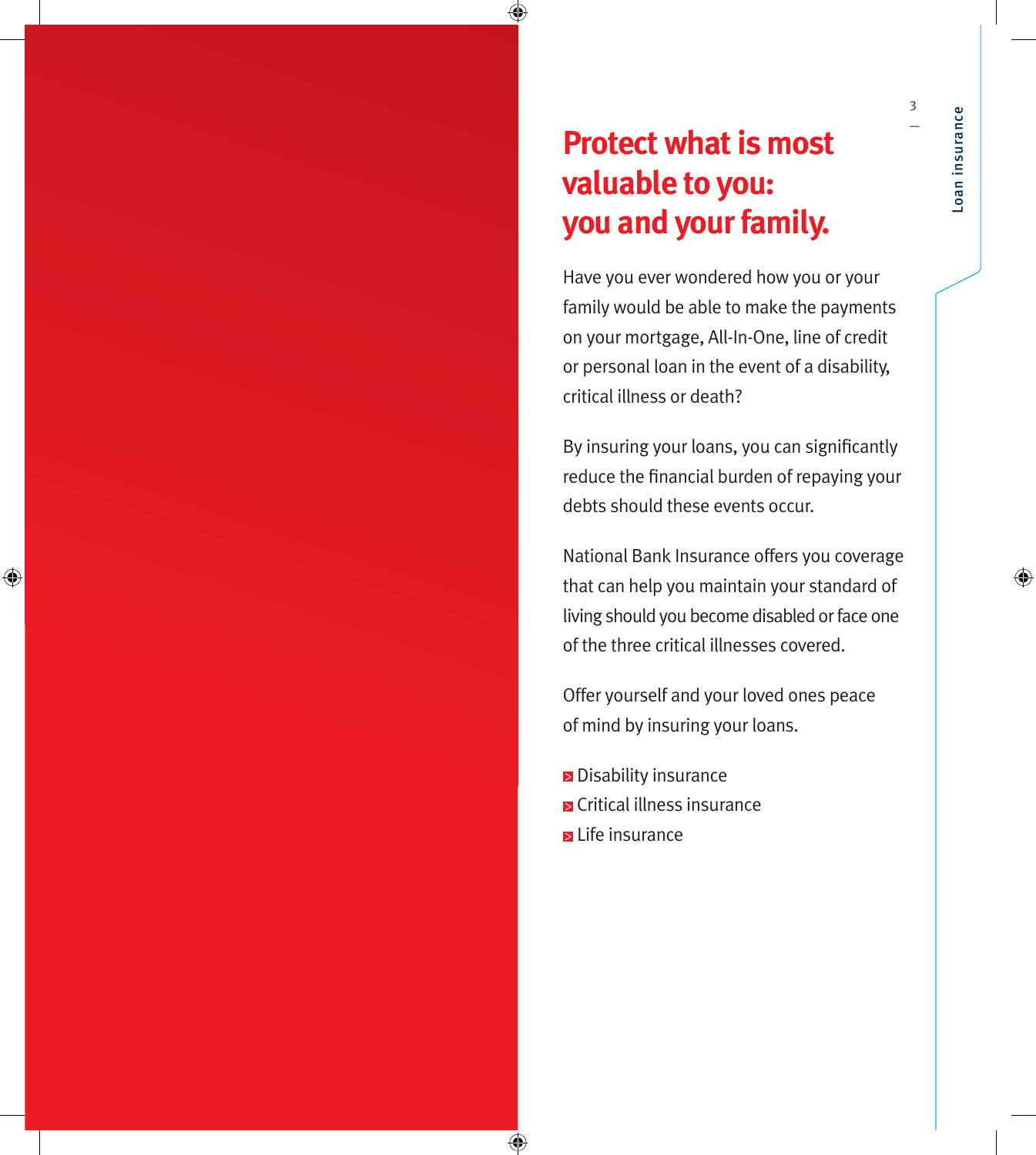4 —

Life insurance can help you ease your family's financial worries in the event of your death.

Avoid putting your life savings on the line should something unforeseen happen by protecting the major purchases you make with loan insurance. Your health can change in an instant, making you ineligible for insurance later on. That's why it's important to budget for loan insurance now, so you can plan for the future and realize your dreams.

## Sign up for life insurance today to ensure peace of mind… and enjoy your investment.



## **Helping you focus on getting better in the event of a disability**

By anticipating your needs and being protected, you will still be able to realize your dreams in the event of unforeseen circumstances. Your mortgage loan, personal loan, line of credit or All-In-One allow you to undertake projects and make investments that you can enjoy based on your current health and physical condition. But if you are unable to work because of an accident or an illness, you could lose your principal source of income.

Stress, backaches, tendonitis and car accidents can happen to anyone. Disability can come about due to many different circumstances. Not only work-related accident can result in a disability: one in three<sup>1</sup> people will suffer from a disability each year.

#### **Main causes of disability**



Claim statistics – National Bank Insurance, 2013

In the event of a disability, this protection can help maintain your current lifestyle by covering the insured portion of your loan payments, thus freeing up hospital expenses, professional care, medication, travel and, in some cases, the cost of adapting your home.

—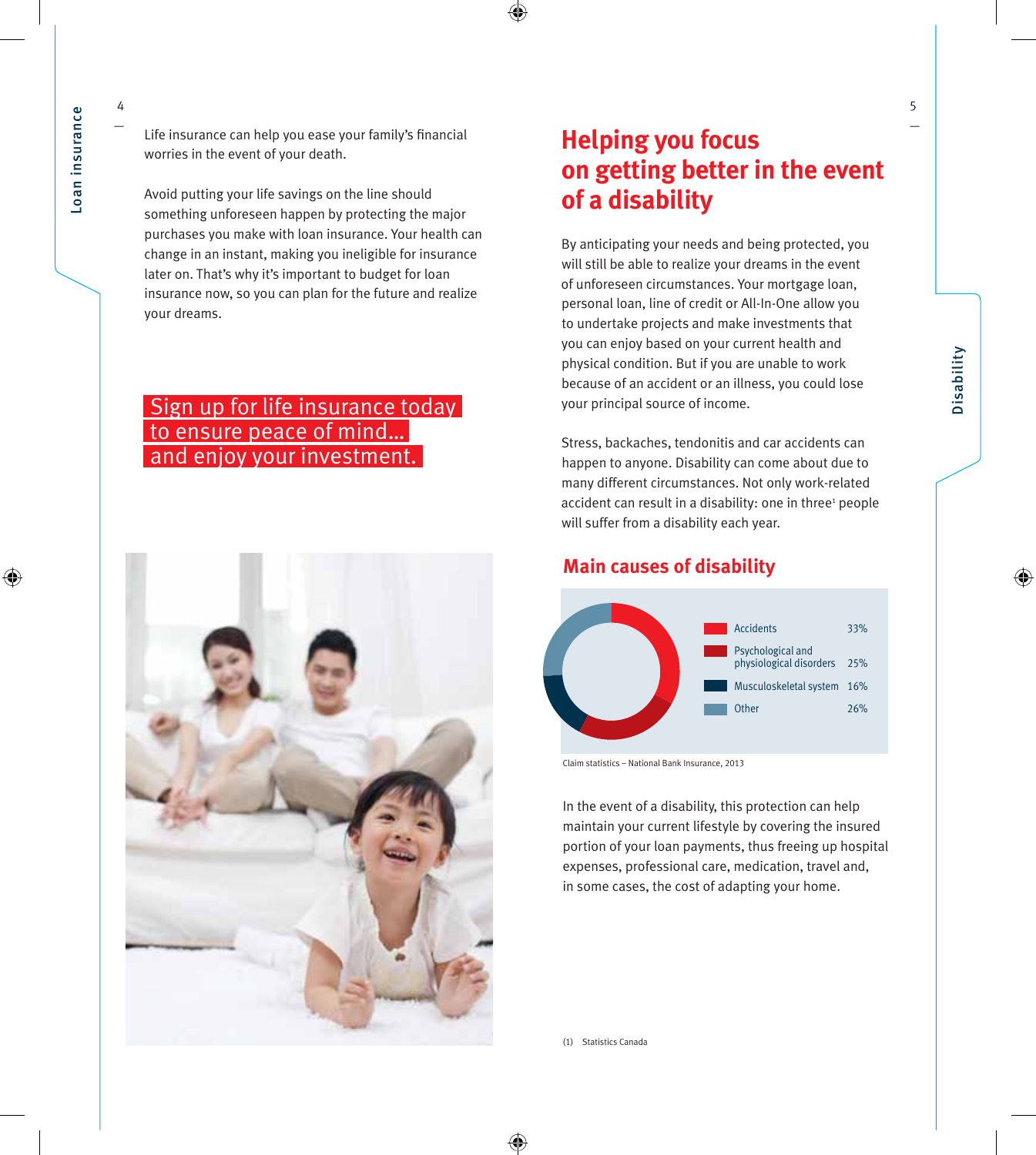Even if you are covered for disability through a group insurance plan, it is important to understand that benefits generally cover only 70% of your salary. If your current budget uses your entire income to cover your expenses and loan payments, would you be able to meet all your obligations without incurring additional debt if you had to stop working?

With loan insurance benefits, you will not need to incur more debt to make up for the income your work insurance does not cover. And, if you were to leave your job and lose your insurance at work, you can always count on the protection offered by loan insurance.

| <b>ANNUAL</b><br><b>INCOME</b><br>(GROSS) | <b>INCOME DURING THE</b><br>DISABILITY (70%) | <b>LOSS OF</b><br><b>EARNINGS</b><br>(30%) |
|-------------------------------------------|----------------------------------------------|--------------------------------------------|
| \$20,000                                  | \$14,000                                     | \$6,000                                    |
| \$30,000                                  | \$21,000                                     | \$9,000                                    |
| \$40,000                                  | \$28,000                                     | \$12,000                                   |
| \$50,000                                  | \$35,000                                     | \$15,000                                   |
| \$60,000                                  | \$42,000                                     | \$18,000                                   |
| \$70,000                                  | \$49,000                                     | \$21,000                                   |
| \$80,000                                  | \$56,000                                     | \$24,000                                   |

#### **Calculate your income in the case of a disability**



#### **Your protection in the case of a disability**



<sup>\*</sup> Income from a typical group or individual insurance policy

## **For life after illness**

As you may know, ongoing advances in medical science and new treatments mean more and more people are overcoming critical illnesses and survival rates continue to improve. However, unexpected costs can arise during the treatment and recovery period, which can have a significant impact on your finances. Even if you are young and in good health today, statistics prove that anyone can develop a critical illness.

- 18% of all new breast cancer cases diagnosed are woman under 50. (Canadian Breast Cancer Foundation, 2013)
- $\geq$  75% of stroke victims survive their initial event. (Heart and Stroke Foundation)

#### **Age at time of claim**

#### **Loan insurance – Critical illness insurance paid**



#### **Loan insurance – Life insurance paid**



Approximately 40% of benefits paid for critical illness are for people between 30 and 40 years old. Since critical illness can strike even people in their prime, it is important to consider a critical illness policy early on.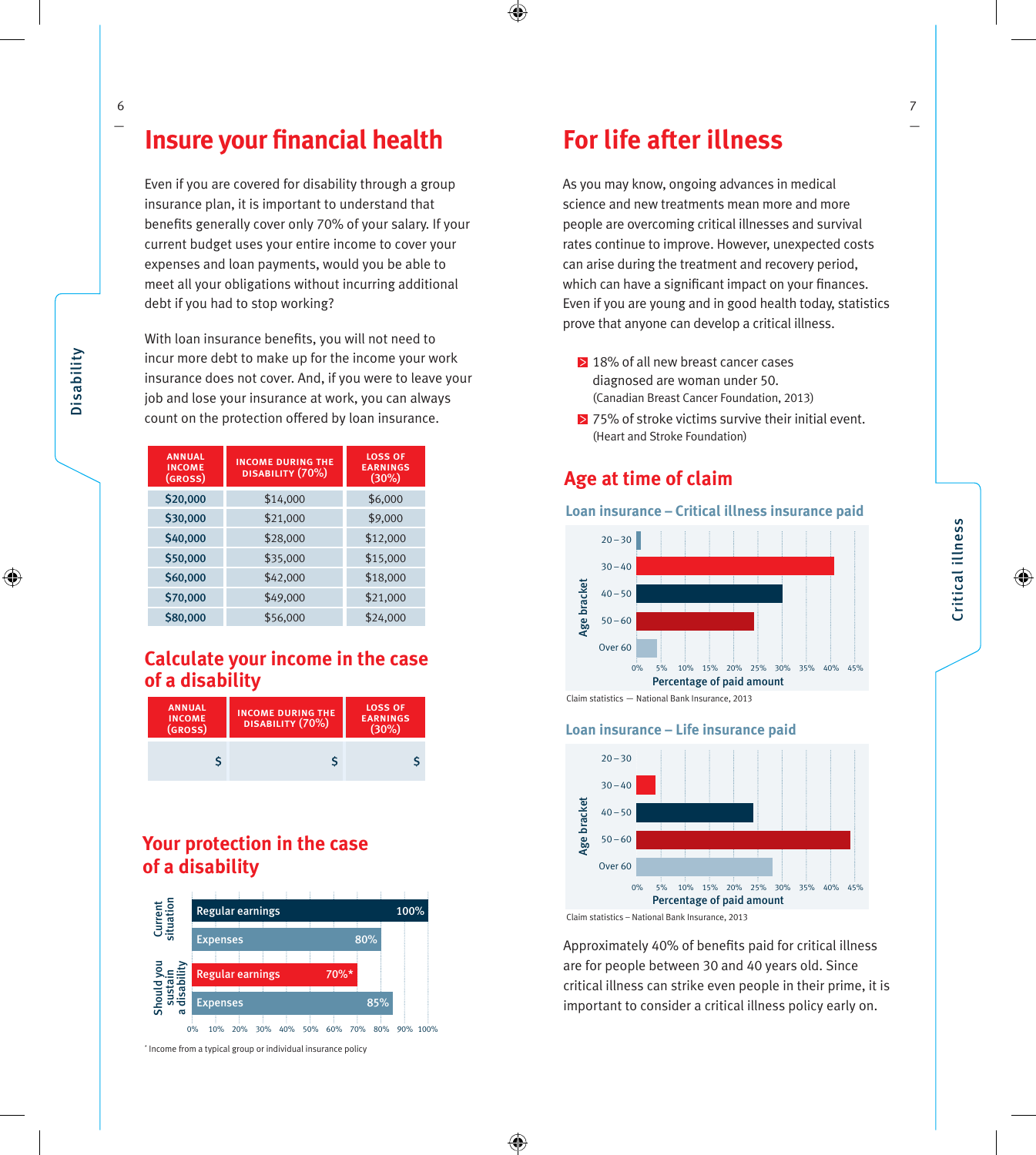## **Three critical illnesses covered by insurance**

Critical illness insurance provides you with a lumpsum benefit when one of the three critical illnesses covered is first diagnosed to help you maintain your lifestyle and focus on what's important... your recovery.

The illnesses covered are cancer, strokes and heart attacks. These are the three most common major illnesses in Canada. These illnesses can disrupt your life, your future and your financial security.

- $\geq$  Two in five Canadians willl be diagnosed with cancer in their lifetime. (Canadian Cancer Society, 2013 )
- $\geq$  An estimated 70,000 Canadians suffer a stroke each year. (Public Health Agency of Canada, 2009 )
- 90% of Canadians have at least one risk factor for heart disease. (Public Health Agency of Canada, 2009 )

The peace of mind offered by this coverage gives you the opportunity to focus on your treatment and recovery. For instance, you could seek out a second opinion or more quickly access the best treatment, either here or elsewhere in the world. You could also cover unexpected costs related to your critical illness and its treatment such as certain medical care, medication, child care, home care and maintenance, and even alternate treatment.

This would allow you to concentrate your energy on what really matters when you're critically ill - getting well. Once you have done so, this financial support can help you redefine your priorities and get the most out of life.

## **Because life goes on**

Nobody likes talking about it or even thinking about it, but the death of a close family member is one of the life's most difficult events. While you cannot alleviate sadness among family members, you can spare them<br>financial worries by obtaining life insurance on your mortgage loan, All-In-One, line of credit or personal loan. Benefits are exempt from income tax and will allow those close to you to maintain their lifestyle following your death. By having life insurance, you free your family from paying your insured debts and enable them to better overcome any financial difficulties.

#### **Main causes of death**



Claim statistics – National Bank Insurance, 2013

 Life insurance can help you protect your loved ones from financial worries.